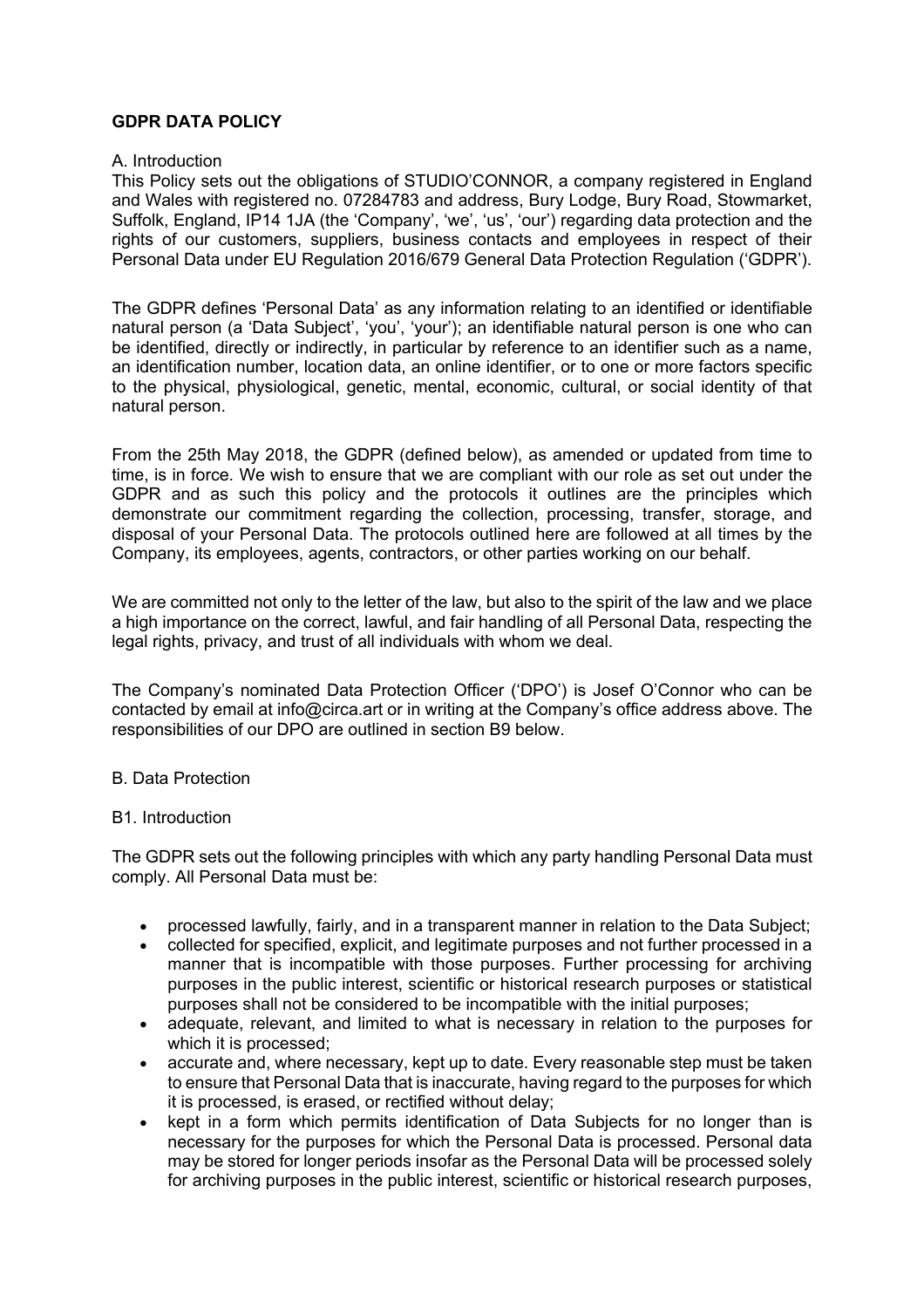or statistical purposes, subject to implementation of the appropriate technical and organisational measures required by the GDPR in order to safeguard the rights and freedoms of the Data Subject; and

• processed in a manner that ensures appropriate security of the Personal Data, including protection against unauthorised or unlawful processing and against accidental loss, destruction, or damage, using appropriate technical or organisational measures.

## B2. Rights of the Data Subject

The GDPR also clarifies and enhances the rights of Data Subjects. As such, you have the right to:

- be informed that we hold your Personal Data (section B11 below);
- access the Personal Data we hold about you (section B12);
- rectify any data which is incorrect, inaccurate, incomplete or obsolete (B13);
- erasure of the data we hold about you (also known as the 'right to be forgotten') (B14);
- restrict how the data is processed and, in particular, how it is used (B15);
- obtain your Personal Data in a specific format (B16);
- object to your data being used in a specific way (B17); and
- determine use of your data in relation to automated decision-making and profiling (B18) and B19).

## B3. Lawful, Fair, and Transparent Data Processing

The processing of your Personal Data is lawful if at least one of the following applies:

- You have given consent to the processing of your Personal Data for one or more specific purposes;
- The processing is necessary for the performance of a contract to which you are a party, or in order to take steps prior to entering into a contract with us;
- The processing is necessary for compliance with a legal obligation to which we are subject;
- The processing is necessary to protect your vital interests or of another natural person;
- The processing is necessary for the performance of a task carried out in the public interest or in the exercise of official authority vested in us; or
- The processing is necessary for the purposes of our legitimate business interests, except where such interests are overridden by your fundamental rights and freedoms which require protection of Personal Data, in particular where the Data Subject is a child.

## B4. Specified, Explicit, and Legitimate Purposes

We collect and process the Personal Data set out in section B20. This includes Personal data we have collected directly from you and Personal Data obtained from third parties. We only collect, process, and hold Personal Data for the specific purposes set out in section B20 or for other purposes expressly permitted by the GDPR. You have the right to be informed at all times of the purpose or purposes for which we use your Personal Data, as outlined in section B11.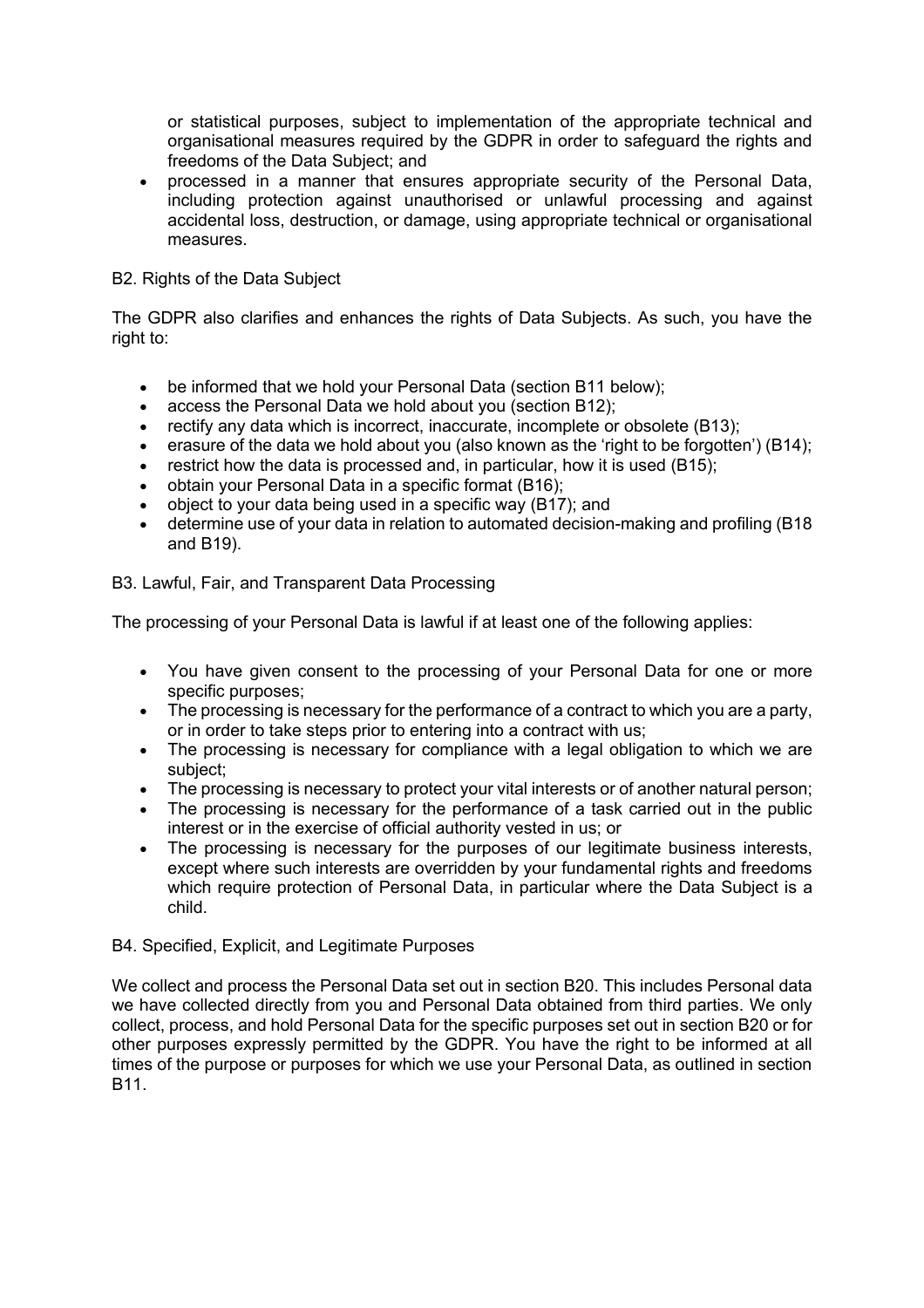### B5. Adequate, Relevant, and Limited Data Processing

We only collect and process Personal Data for and to the extent necessary for the specific purpose or purposes about which you are informed (or will be informed) as per section B4, above, and as set out in section B20, below.

### B6. Accuracy of Data and Keeping Data Up to Date

We ensure that all Personal Data collected, processed, and held by us is kept accurate and up to date. This includes, but is not limited to, the rectification of your Personal Data at your request, as set out in section B13, below. The accuracy of your Personal Data is checked when it is collected and at regular intervals thereafter. If any of your Personal Data is found to be inaccurate or out-of-date, we will take all reasonable steps without delay to amend or erase that data, as appropriate.

### B7. Retaining Data

We will not keep Personal Data for any longer than is necessary in light of the purpose or purposes for which that Personal Data was originally collected, held, and processed. When Personal Data is no longer required, all reasonable steps will be taken to erase or otherwise dispose of it without delay.

Full details of our approach to data retention, including retention periods for specific Personal Data types held by us, are outlined in our Data Retention Policy below.

### B8. Secure Processing

We ensure that all Personal Data collected, held, and processed is kept secure and protected against unauthorised or unlawful processing and against accidental loss, destruction, or damage. Further details of the technical and organisational measures which are taken are provided in sections B21 to B22.

### B9. Accountability and Record-Keeping

Our Data Protection Officer ('DPO', named above) is responsible for overseeing the implementation of this Policy and for monitoring compliance with this Policy and with the GDPR and other applicable data protection legislation.

We keep written internal records of all Personal Data collection, holding, and processing, incorporating the following information:

- The name and details of the Company, its DPO, and any applicable third-party data processors;
- The purposes for which we collect, hold, and processes Personal Data;
- Details of the categories of Personal Data collected, held, and processed, and the categories of Data Subject to which that Personal Data relates;
- Details of any transfers of Personal Data to non-EEA countries including all mechanisms and security safeguards;
- Details of how long Personal Data will be retained (see below); and
- Detailed descriptions of all technical and organisational measures taken by the Company to ensure the security of Personal Data.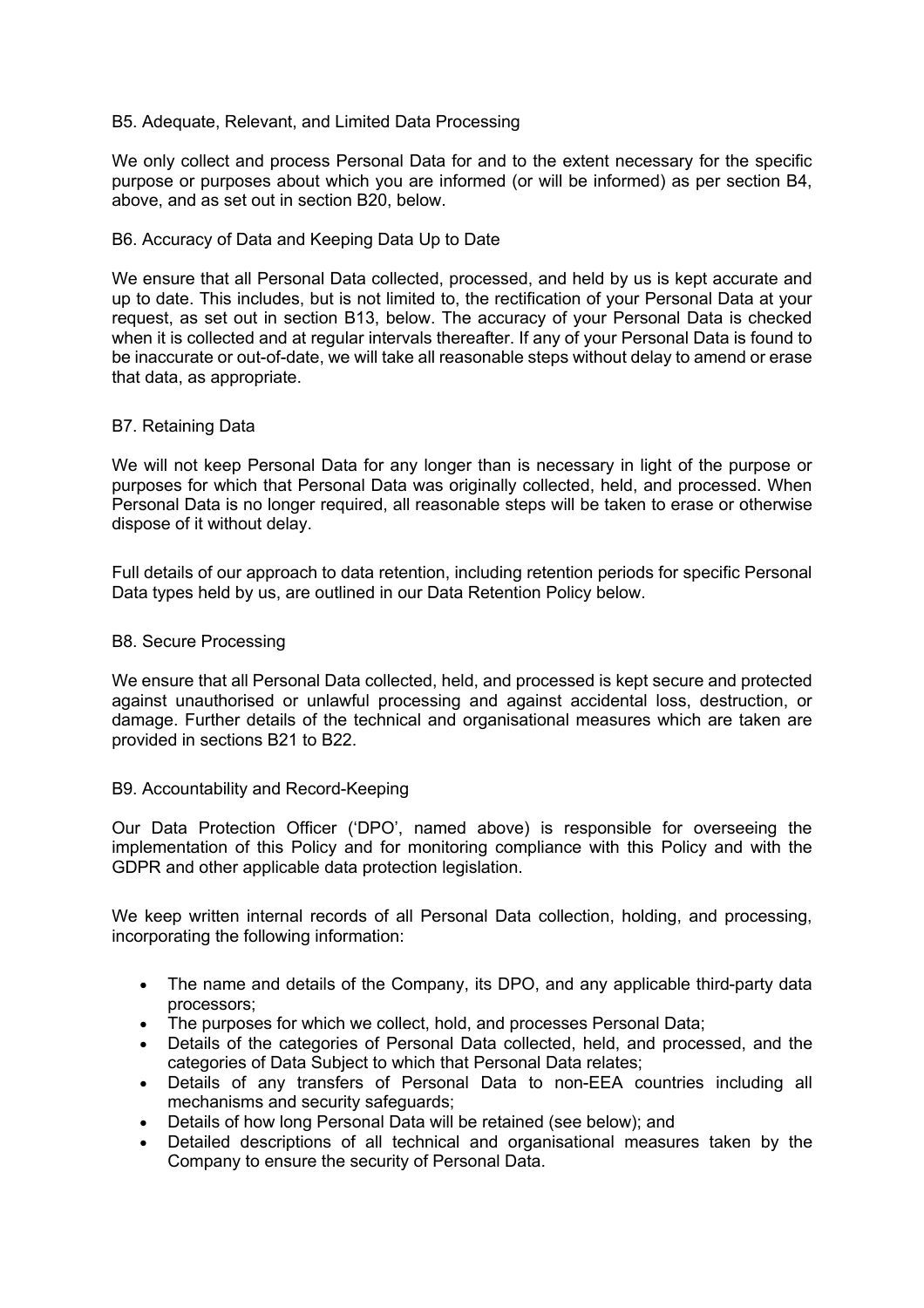## B10. Data Protection Impact Assessments

For any and all new projects and/or uses of Personal Data which involve the use of new technologies and the processing involved is likely to result in a high risk to the rights and freedoms of Data Subjects under the GDPR, we will undertake Data Protection Impact Assessments. These assessments will be overseen by our DPO and will address the following:

- The type(s) of Personal Data that will be collected, held, and processed;
- The purpose(s) for which Personal Data is to be used;
- The Company's objectives:
- How Personal Data is to be used;
- The parties (internal and/or external) who are to be consulted;
- The necessity and proportionality of the data processing with respect to the purpose(s) for which it is being processed;
- Risks posed to Data Subjects;
- Risks posed both within and to the Company; and
- Proposed measures to minimise and handle identified risks.

## B11. Keeping Data Subjects Informed

Where Personal Data is collected from you directly, you will be informed of its purpose at the time of collection. Where Personal Data is obtained from a third party, you will be informed of its purpose:

- if the Personal Data is used to communicate with you, when the first communication is made; or
- if the Personal Data is to be transferred to another party, before that transfer is made; or
- as soon as reasonably possible and in any event not more than one month after the Personal Data is obtained.

The following information shall be provided:

- Our details, including, but not limited to, the identity of our DPO;
- The purpose(s) for which the Personal Data is being collected and will be processed (as detailed in section B20) and the legal basis justifying that collection and processing;
- Where applicable, the legitimate interests upon which we are justifying our collection and processing of the Personal Data;
- Where the Personal Data is not obtained from you directly, the categories of Personal Data collected and processed;
- Where the Personal Data is to be transferred to one or more third parties, details of those parties;
- Where the Personal Data is to be transferred to a third party that is located outside of the European Economic Area (the 'EEA'), details of that transfer, including but not limited to the safeguards in place (see section B23);
- Details of data retention;
- Details of your rights under the GDPR;
- Details of your right to withdraw your consent to the Company's processing of your Personal Data at any time;
- Details of your right to complain to the Information Commissioner's Office (the "supervisory authority" under the GDPR);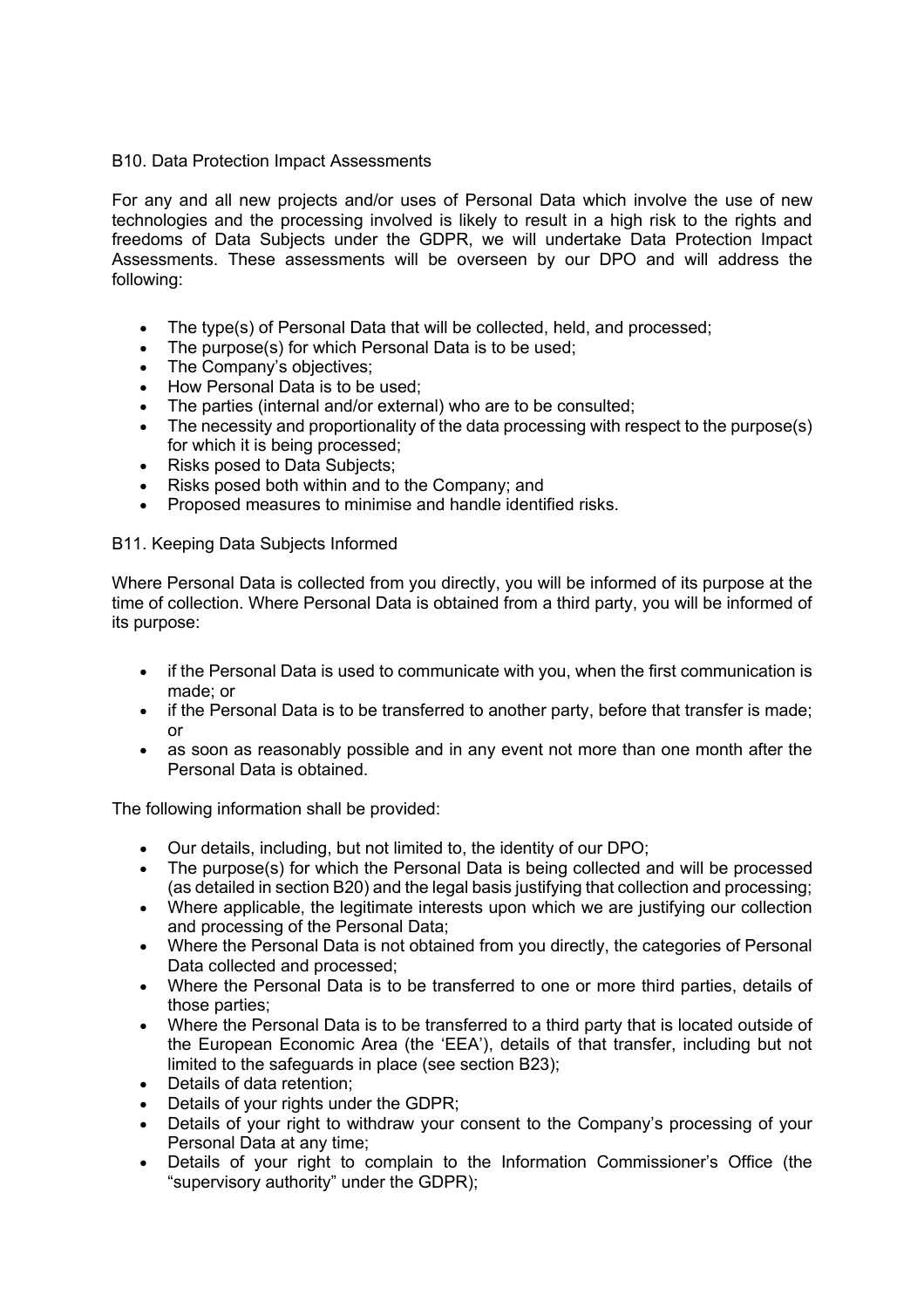- Where applicable, details of any legal or contractual requirement or obligation necessitating the collection and processing of your Personal Data and details of any consequences of failing to provide it; and
- Details of any automated decision-making or profiling that will take place using the Personal Data, including information on how decisions will be made, the significance of those decisions, and any consequences.

### B12. Data Subject Access

You may make Subject Access Requests ('SARs') at any time to find out more about the Personal Data which we hold about you, what we are doing with that Personal Data, and why.

If you wish to make a SAR, you should do using a Subject Access Request Form from us, returning the completed form to our Data Protection Officer at our office. Responses to SARs will normally be made within one month of receipt, however this may be extended by up to two months if the SAR is complex and/or numerous requests are made. If such additional time is required, you will be informed.

All SARs received are handled by our DPO. We do not charge a fee for the handling of normal SARs. We do reserve the right to charge reasonable fees for additional copies of information that has already been supplied, and for requests that are manifestly unfounded or excessive, particularly where such requests are repetitive.

### B13. Rectification of Personal Data

You have the right to require us to rectify any of your Personal Data that is inaccurate or incomplete. We will rectify the Personal Data in question, and inform you of that rectification, within one month of you informing us of the issue. The period can be extended by up to two months in the case of complex requests, in which case you will be informed of the delay.

In the event that any affected Personal Data has been disclosed to third parties, those parties shall be informed of any rectification that must be made to that Personal Data.

### B14. Erasure of Personal Data

You have "the right to be forgotten". This means you have the right to request that we erase the Personal Data we hold about you in the following circumstances:

- It is no longer necessary for us to hold that Personal Data with respect to the purpose(s) for which it was originally collected or processed;
- You wish to withdraw your consent to the Company holding and processing your Personal Data;
- You object to us holding and processing your Personal Data (and there is no overriding legitimate interest to allow us to continue doing so) (see section B17 for further details concerning the right to object);
- The Personal Data has been processed unlawfully;
- The Personal Data needs to be erased in order for the Company to comply with a particular legal obligation.

Unless we have reasonable grounds to refuse to erase Personal Data, all requests for erasure shall be complied with, and you will be informed of the erasure, within one month of receipt of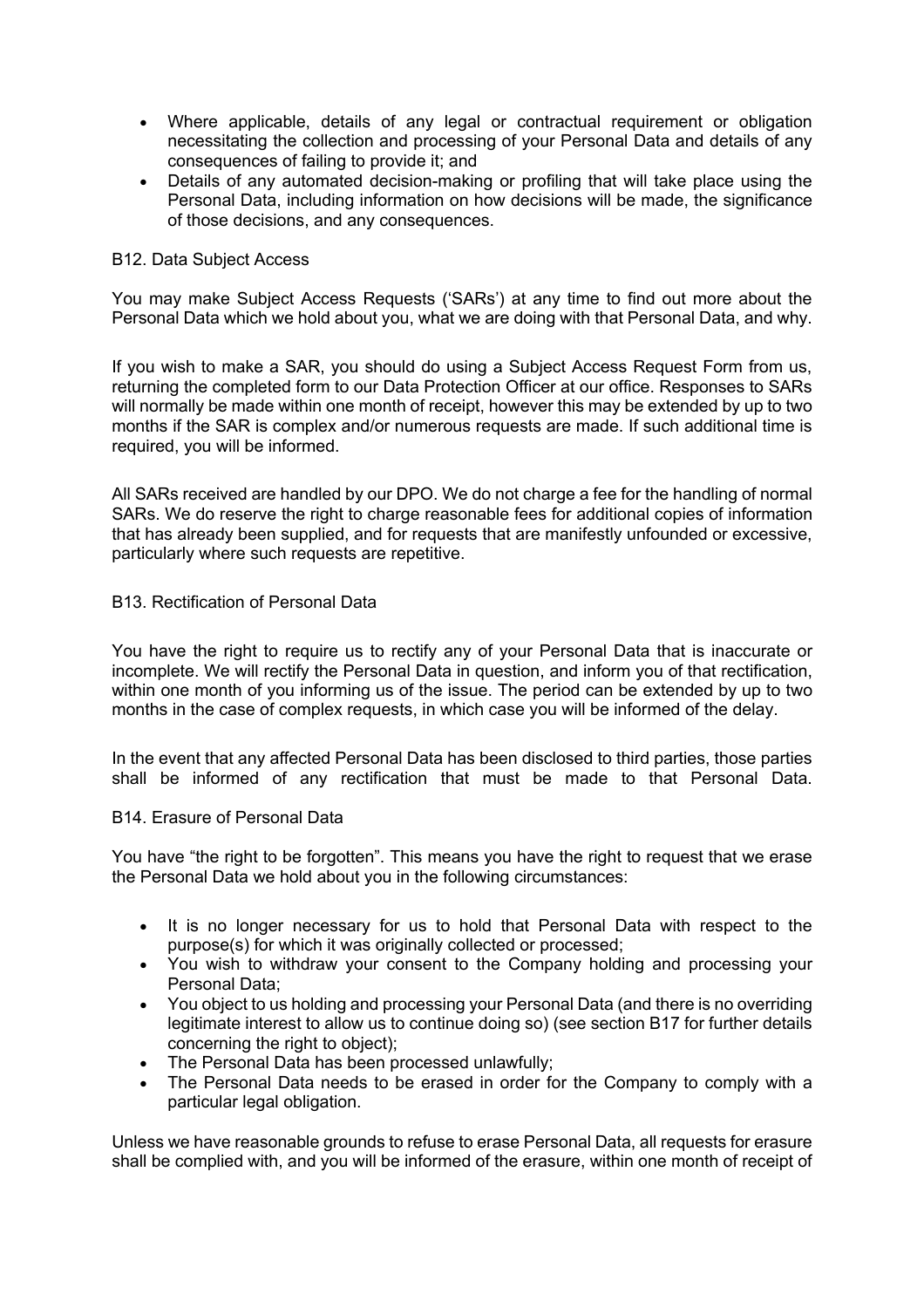your request. The period can be extended by up to two months in the case of complex requests, and we will keep you informed.

In the event that any Personal Data that is to be erased in response to a Data Subject's request has been disclosed to third parties, those parties shall be informed of the erasure (unless it is impossible or would require disproportionate effort to do so).

### B15. Restriction of Personal Data Processing

You may request that we cease processing the Personal Data we hold about you. If you make such a request, will retain only the amount of your Personal Data (if any) that is necessary to ensure that the Personal Data in question is not processed further.

In the event that any affected Personal Data has been disclosed to third parties, those parties shall be informed of the applicable restrictions on processing it (unless it is impossible or would require disproportionate effort to do so).

#### B16. Data Portability

We may, in certain circumstances, process Personal Data using automated means. For example, individuals who provide their email address to one of our mailing lists will be recorded by our mailing system with no human intervention and our newsletters will be sent to you via an automated process.

Where you have given your consent to the Company to process your Personal Data in such a manner, such as subscribing to our newsletter above, or the processing is otherwise required for the performance of a contract between us, you have the right, under the GDPR, to receive a copy of your Personal Data and to use it for other purposes (namely transmitting it to other data controllers).

To facilitate the right of data portability, we shall make available all applicable Personal Data to you in the following format[s]:

- Electronic copies of commonly used file formats, such as PDF, DOCX, XLSX;
- Compressed folders, such as ZIP, where the data consists of more than one file.

Where technically feasible, if you request this specifically, your Personal Data can be sent directly to the required data controller.

All requests for copies of Personal Data shall be complied with within one month of your request. The period can be extended by up to two months in the case of complex or numerous requests and you shall be informed.

### B17. Objections to Personal Data Processing

You have the right to object to us processing your Personal Data based on legitimate interests, direct marketing (including profiling), and processing for scientific and/or historical research and statistics purposes. If this is the case, we will cease such processing immediately, unless we can demonstrate that our legitimate grounds for such processing override your interests, rights, and freedoms, or that the processing is necessary for the conduct of legal claims.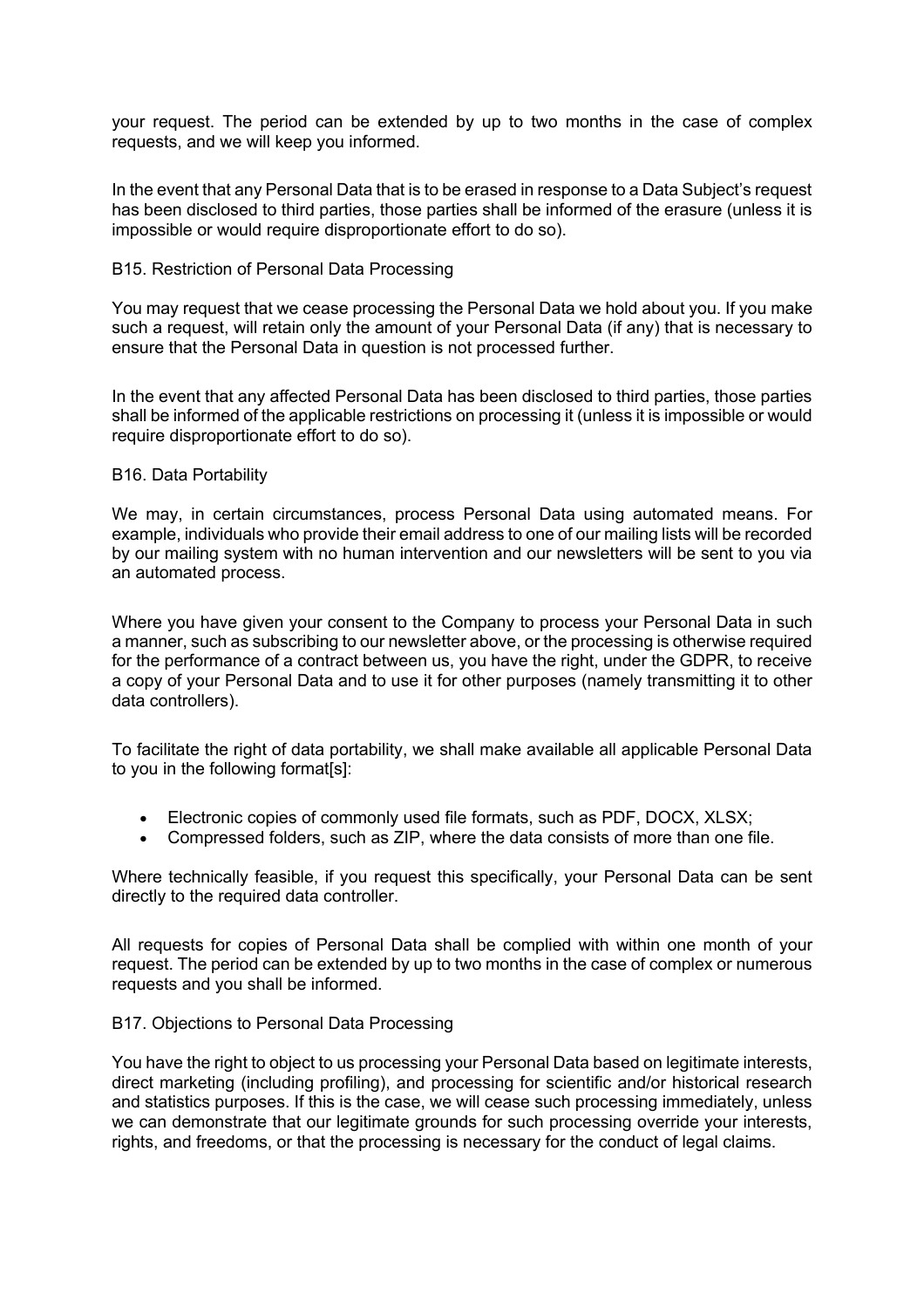We may use your Personal Data for direct marketing purposes, but if we do and you object, we will cease such processing immediately.

B18. Automated Decision-Making

The Company does not use Personal Data in automated decision-making processes.

B19. Profiling

The Company does not use Personal Data for profiling purposes.

B20. Personal Data Collected, Held, and Processed

The following Personal Data is collected, held, and processed by the Company:

| Data                            | Type                                                                                                                                                                                                                        | Purpose                                        |
|---------------------------------|-----------------------------------------------------------------------------------------------------------------------------------------------------------------------------------------------------------------------------|------------------------------------------------|
| Employee/Worker<br>Data         | Personal data and information about ourEmployment contract specific. (See<br>employees and workers.                                                                                                                         | section D below.)                              |
| Corporate Contacts              | Contact details and records about clients, Business interactions,<br>suppliers, etc.                                                                                                                                        | contracts.<br>invoices, etc.                   |
| <b>Work-Related</b><br>Contacts | Contract details and records for individuals<br>who have worked with us on client projects communication and interaction<br>and producing our work, such as during the creation of our work.<br>photographers, models, etc. |                                                |
| Consumer Data                   | Email addresses for individuals on our Communications, such as email<br>circulation and mailing lists.                                                                                                                      | newsletters, event invitations, etc.           |
| Cookie Data                     | Anonymised browsing data.                                                                                                                                                                                                   | See section E for our Cookie Policy,<br>below. |

### B21. Data Security

Transferring Personal Data and Communications

We ensure that the following measures are taken with respect to all communications and other transfers involving Personal Data:

- All emails containing Personal Data must be encrypted, marked "confidential";
- Personal data may be transmitted over secure networks only; transmission over unsecured networks is not permitted in any circumstances;
- Personal data contained in the body of an email, whether sent or received, should be copied from the body of that email and stored securely, and the email itself should be deleted;
- Where Personal Data is to be sent by facsimile transmission the recipient should be informed in advance of the transmission and should be waiting by the fax machine to receive the data;
- Where Personal Data is to be transferred in hardcopy form it should be passed directly to the recipient or sent using Registered Mail; and
- All Personal Data to be transferred physically, whether in hardcopy form or on removable electronic media shall be transferred in a suitable container marked "confidential".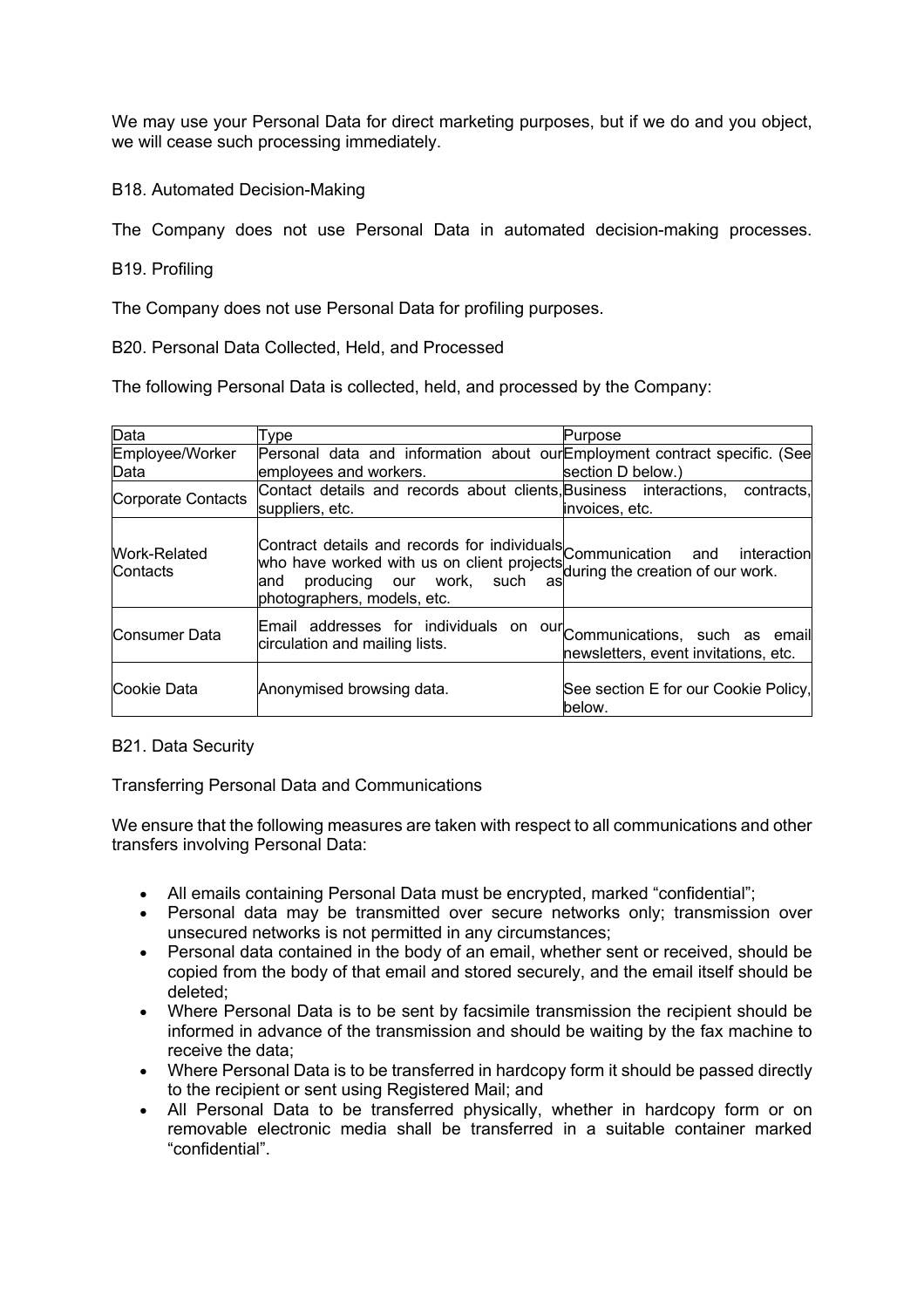## **Storage**

We ensure that the following measures are taken with respect to the storage of Personal Data:

- All electronic copies of Personal Data should be stored securely using passwords and, where appropriate, two-factor authentication;
- All hardcopies of Personal Data, along with any electronic copies stored on physical, removable media should be stored securely in a locked box, drawer, cabinet, or similar;
- All Personal Data stored electronically should be backed up on a regular basis in line with our IT protocol, with backups stored securely both onsite and offsite;
- No Personal Data should be stored on any mobile device (including, but not limited to, laptops, tablets, and smartphones), whether such device belongs to the Company or otherwise without the formal written approval of a Director and, in the event of such approval, strictly in accordance with all instructions and limitations described at the time the approval is given, and for no longer than is absolutely necessary; and
- No Personal Data should be transferred to any device personally belonging to an employee and Personal Data may only be transferred to devices belonging to agents, contractors, or other parties working on our behalf where the party in question has agreed to comply fully with the letter and spirit of this Policy and of the GDPR (which may include demonstrating to us that all suitable technical and organisational measures have been taken).

# **Disposal**

When any Personal Data is to be erased or otherwise disposed of for any reason (including where copies have been made and are no longer needed), it will be securely deleted and disposed of. For further information on the deletion and disposal of Personal Data, please refer to our Data Retention Policy below.

## Use of Personal Data

We ensure that the following measures are taken with respect to the use of Personal Data:

- Personal data must be handled with care at all times and should not be left unattended or on view to unauthorised employees, agents, sub-contractors, or other parties at any time;
- If Personal Data is being viewed on a computer screen and the computer in question is to be left unattended for any period of time, the user must lock the computer and screen before leaving it; and
- Where Personal Data is used for marketing purposes, it will be the responsibility of our DPO to ensure that the appropriate consent is obtained and that no Data Subjects have opted out, whether directly or via a third-party service such as the TPS.

## IT Security

We ensure that the following measures are taken with respect to IT and information security:

• All passwords used to protect Personal Data should be changed regularly and should not use words or phrases that can be easily guessed or otherwise compromised. All passwords must contain a combination of uppercase and lowercase letters, numbers, and symbols. All software used by the Company is designed to require such passwords;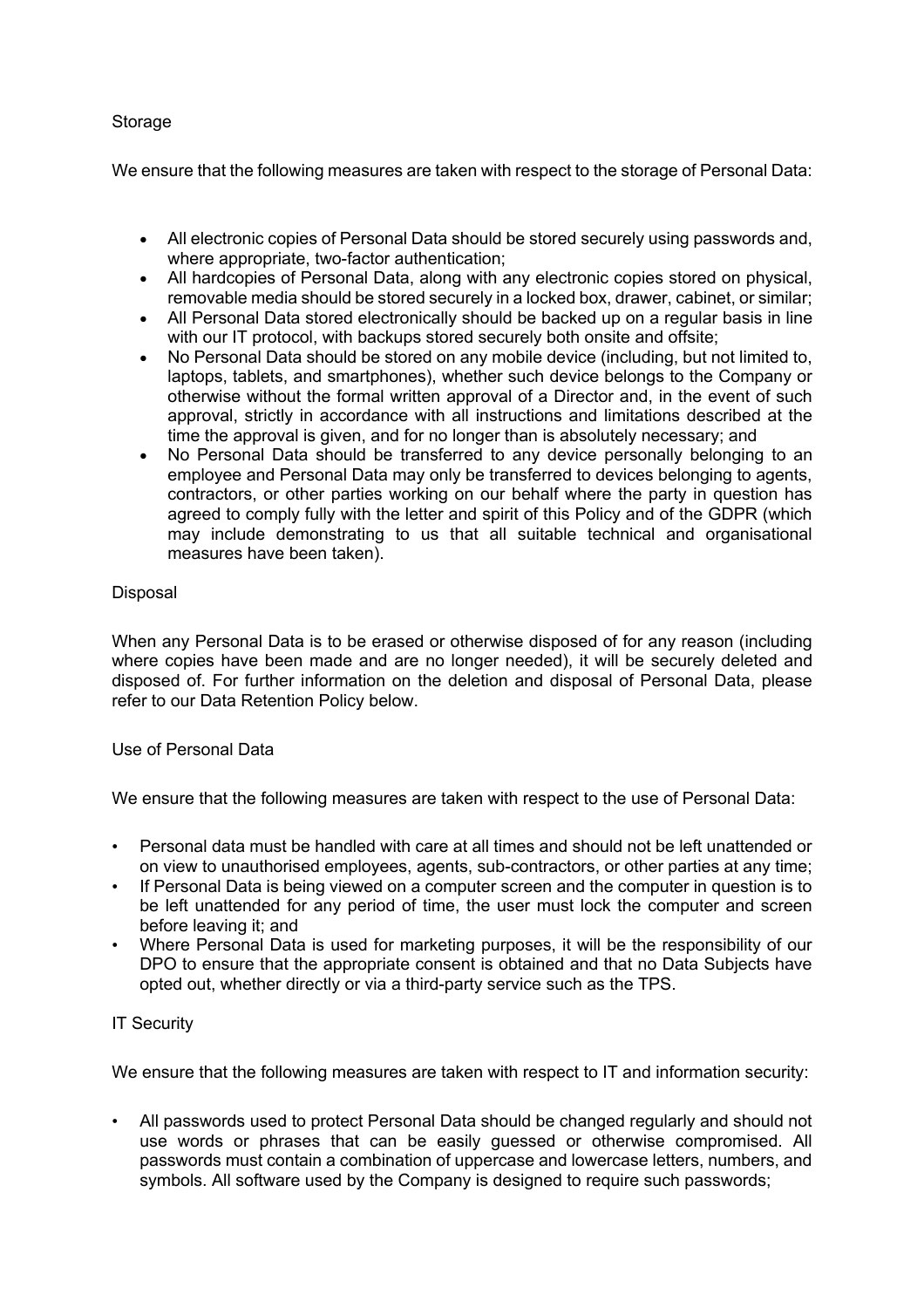- Under no circumstances should any passwords be written down or shared between any employees, agents, contractors, or other parties working on our behalf, irrespective of seniority or department. If a password is forgotten, it must be reset using the applicable method. IT staff do not have access to passwords;
- Where applicable, two-factor authentication is in place and must be used in connection with user passwords to access the system;
- All software (including, but not limited to, applications and operating systems) shall be kept up to date. Our IT staff shall be responsible for installing any and all security-related updates as soon as reasonably and practically possible, unless there are valid technical reasons not to do so; and
- No software may be installed on any Company-owned computer or device without the prior approval of the IT Department.

## B22. Organisational Measures

We ensure that the following measures are taken with respect to the collection, holding, and processing of Personal Data:

- All employees, agents, contractors, or other parties working on our behalf shall be made fully aware of both their individual responsibilities and our responsibilities under the GDPR and under this Policy, and shall be provided with a copy of this Policy;
- Only employees, agents, sub-contractors, or other parties working on our behalf that need access to, and use of, Personal Data in order to carry out their assigned duties correctly shall have access to Personal Data held by us;
- All employees, agents, contractors, or other parties working on our behalf handling Personal Data will be appropriately trained to do so, will be appropriately supervised, and shall be required and encouraged to exercise care, caution, and discretion when discussing work-related matters that relate to Personal Data, whether in the workplace or otherwise. They will be bound to handle Personal Data in accordance with the principles of the GDPR and this Policy by contract, and their performance shall be regularly evaluated and reviewed;
- Methods of collecting, holding, and processing Personal Data shall be regularly evaluated and reviewed;
- All Personal Data held by us will be reviewed periodically, as set out in our Data Retention Policy below;
- All agents, contractors, or other parties working on our behalf handling Personal Data must ensure that any and all of their employees who are involved in the processing of Personal Data are held to the same conditions as our relevant employees arising out of this Policy and the GDPR; and
- Where any agent, contractor or other party working on our behalf handling Personal Data fails in their obligations under this Policy that party shall indemnify and hold harmless the Company against any costs, liability, damages, loss, claims or proceedings which may arise out of that failure.

## B23. Transferring Personal Data to a Country Outside the EEA

We may from time to time need to transfer some of your Personal Data to countries outside of the EEA ('transfer' includes making available remotely). The transfer of Personal Data to a country outside of the EEA shall take place only if one or more of the following applies:

- The transfer is to a country, territory, or one or more specific sectors in that country (or an international organisation), that the European Commission has determined ensures an adequate level of protection for Personal Data;
- The transfer is to a country (or international organisation) which provides appropriate safeguards in the form of a legally binding agreement between public authorities or bodies;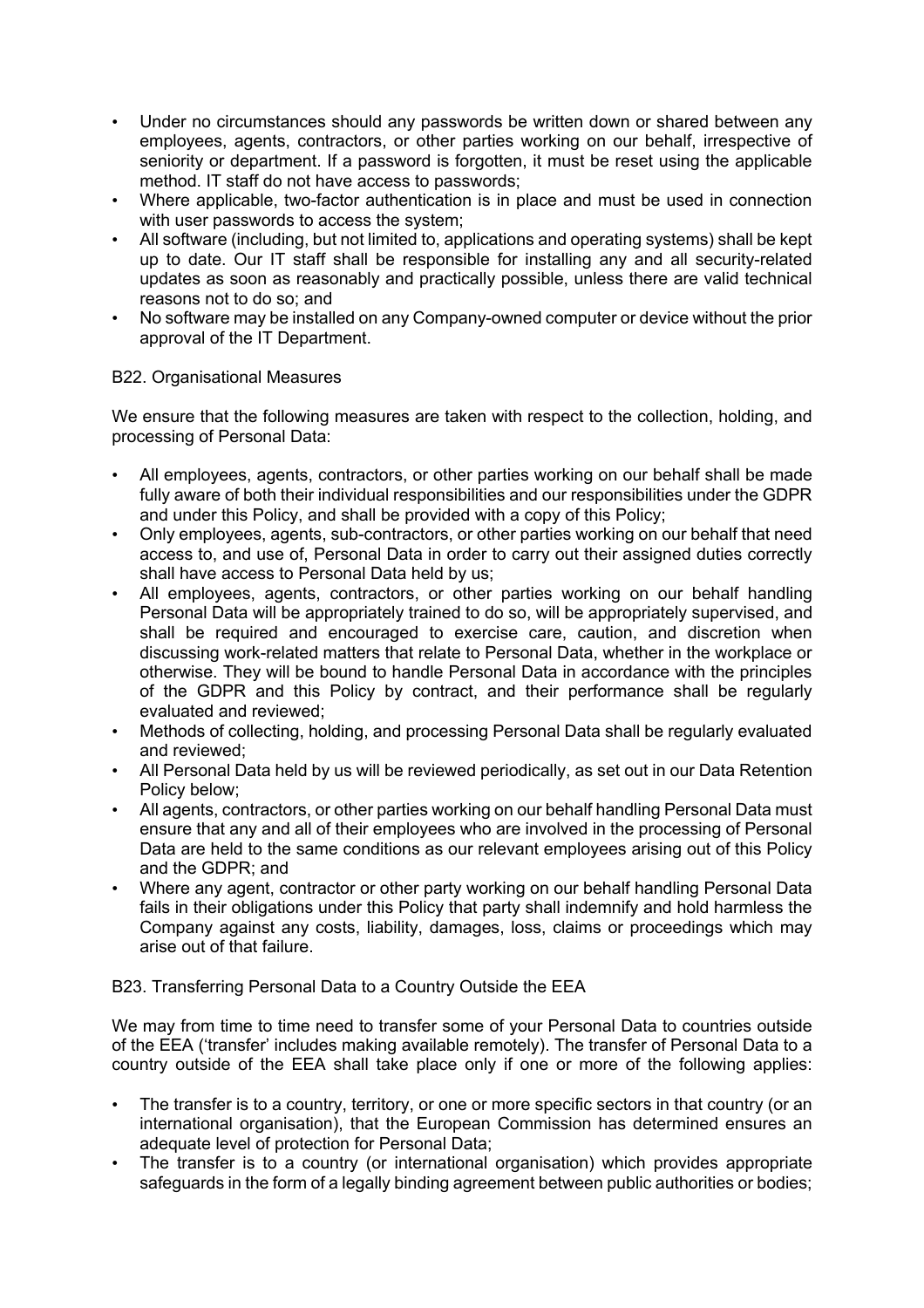binding corporate rules; standard data protection clauses adopted by the European Commission; compliance with an approved code of conduct approved by a supervisory authority (eg the Information Commissioner's Office); certification under an approved certification mechanism (as provided for in the GDPR); contractual clauses agreed and authorised by the competent supervisory authority; or provisions inserted into administrative arrangements between public authorities or bodies authorised by the competent supervisory authority;

- The transfer is made with your informed consent;
- The transfer is necessary for the performance of a contract between us (or for precontractual steps taken at your request);
- The transfer is necessary for important public interest reasons;
- The transfer is necessary for the conduct of legal claims;
- The transfer is necessary to protect the vital interests of you or other individuals where you are physically or legally unable to give your consent; or
- The transfer is made from a register that, under UK or EU law, is intended to provide information to the public and which is open for access by the public in general or otherwise to those who are able to show a legitimate interest in accessing the register.

### B24. Data Breach Notification

All Personal Data breaches must be reported immediately to our Data Protection Officer. If a Personal Data breach occurs and that breach is likely to result in a risk to the rights and freedoms of Data Subjects (e.g. financial loss, breach of confidentiality, discrimination, reputational damage, or other significant social or economic damage), the DPO must ensure that the Information Commissioner's Office is informed of the breach without delay, and in any event, within 72 hours after having become aware of it.

In the event that a Personal Data breach is likely to result in a high risk to the rights and freedoms of Data Subjects, the DPO must ensure that all affected Data Subjects are informed of the breach directly and without undue delay.

Data breach notifications shall include the following information:

- The categories and approximate number of Data Subjects concerned:
- The categories and approximate number of Personal Data records concerned;
- The name and contact details of our DPO (or other contact point where more information can be obtained);
- The likely consequences of the breach;
- Details of the measures taken, or proposed to be taken, by the Company to address the breach including, where appropriate, measures to mitigate its possible adverse effects.

### C. Data Retention

The primary aim of this Policy is to set out limits for the retention of Personal Data and to ensure that those limits, as well as further data subject rights to erasure, are complied with. By extension, this Policy aims to ensure that we comply fully with our obligations and your rights under the GDPR.

In addition to safeguarding your rights under the GDPR, by ensuring that we don't retain excessive amounts of data, this Policy also aims to improve the speed and efficiency of managing data.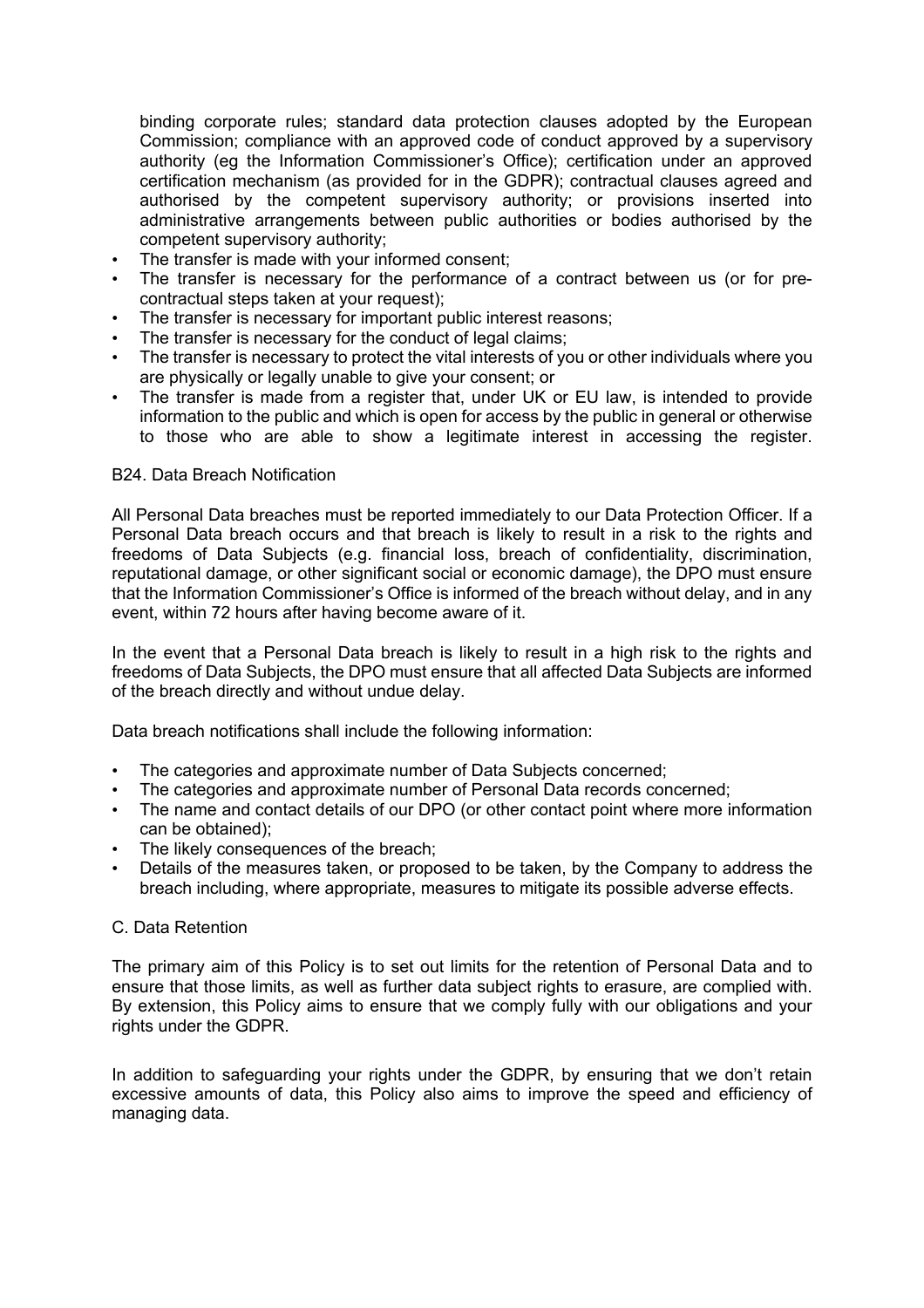## C1. Scope

This Policy applies to all Personal Data held us or third parties working on our behalf. Personal data, held by us is stored in the following ways and in the following locations:

- 1. Our computer servers, located at our London office;
- 2. Third-party servers, operated by our partners, service providers and contractors, such as payroll bureau;
- 3. Computers permanently located at our London office;
- 4. Laptop computers and other mobile devices provided by the Company to its employees;
- 5. Computers and mobile devices owned by employees, agents, and sub-contractors;
- 6. Physical records stored at our London office.
- C2. Data Subject Rights and Data Integrity

All Personal Data held by us is held in accordance with the requirements of the GDPR and Data Subjects' rights thereunder, as set out above in our Data Protection Policy.

C3. Technical and Organisational Data Security Measures

Technical measures that are in place to protect the security of Personal Data are outlined in section B21 of our Data Protection Policy above. Organisational measures are outlined in section B22.

All employees and other parties working on our behalf are made fully aware of both their individual responsibilities and the Company's responsibilities under the GDPR and under our Data Protection Policy above.

### C4. Data Disposal

Upon the expiry of the data retention periods set out below in section C5 of this Policy, or when a Data Subject exercises their right to have their Personal Data erased, Personal Data shall be deleted, destroyed, or otherwise disposed of as follows:

- Personal data stored electronically (including any and all backups thereof) shall be deleted;
- Personal data stored in hardcopy form shall be shredded and recycled;

### C5. Data Retention Periods

As stated above, and as required by law, we will not retain any Personal Data for any longer than is necessary in light of the purpose(s) for which that data is collected, held, and processed.

Different types of Personal Data, used for different purposes, will necessarily be retained for different periods (and its retention periodically reviewed), as set out below.

When establishing and/or reviewing retention periods, the following shall be taken into account: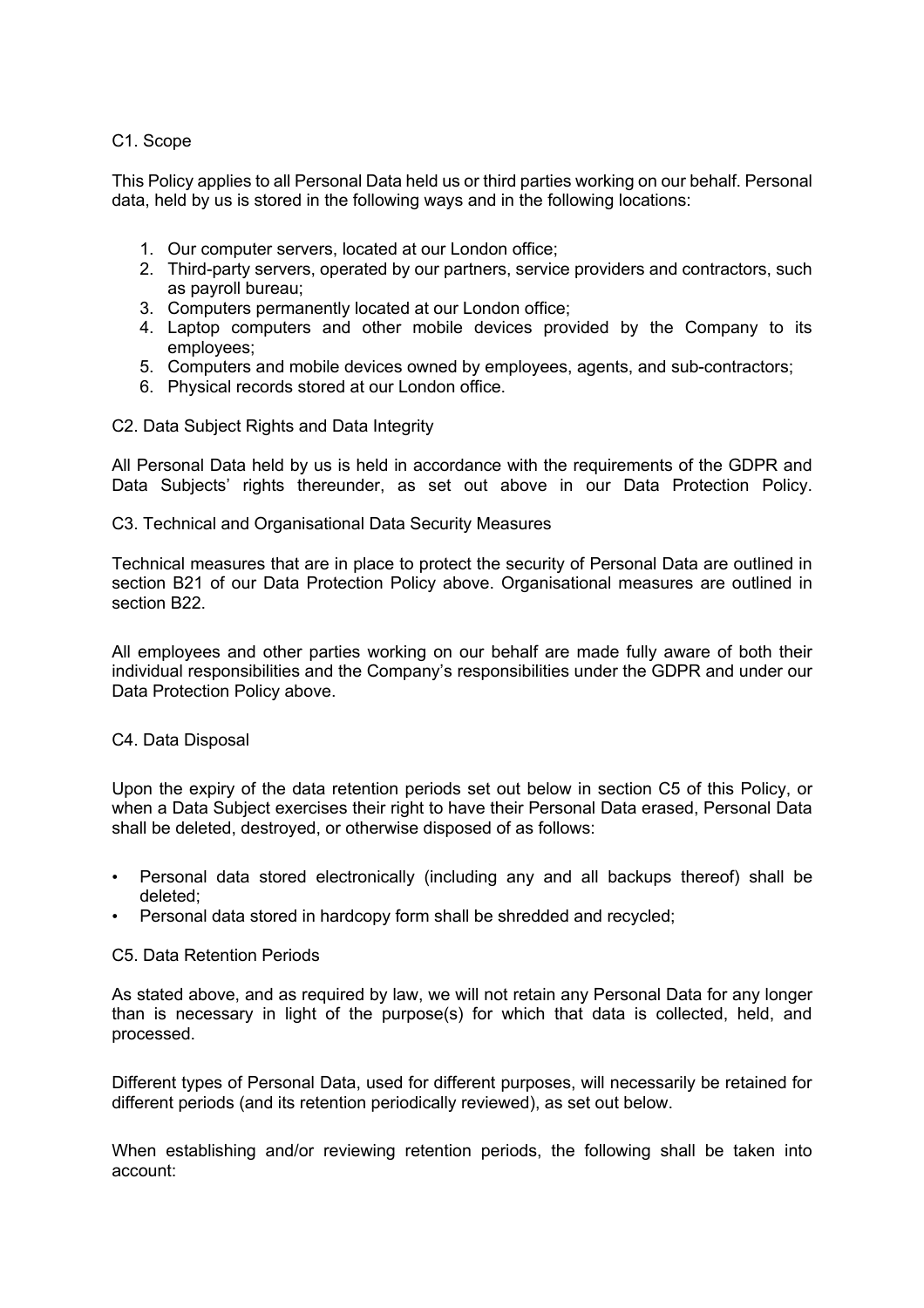- Our objectives and requirements;
- The type of Personal Data in question;
- The purpose(s) for which the data in question is collected, held, and processed;
- Our legal basis for collecting, holding, and processing that data;
- The category or categories of Data Subject to whom the data relates.

If a precise retention period cannot be fixed for a particular type of data, criteria shall be established by which the retention of the data will be determined, thereby ensuring that the data in question, and the retention of that data, can be regularly reviewed against those criteria.

Notwithstanding the following defined retention periods, certain Personal Data may be deleted or otherwise disposed of prior to the expiry of its defined retention period where a decision is made by us to do so (whether in response to a request by a Data Subject or otherwise).

In limited circumstances, it may also be necessary to retain Personal Data for longer periods where such retention is for archiving purposes that are in the public interest, for scientific or historical research purposes, or for statistical purposes. All such retention will be subject to the implementation of appropriate technical and organisational measures to protect the rights and freedoms of Data Subjects, as required by the GDPR.

| Data                            | <b>Review Period</b>                           | Retention Period of Criteria                                                   |
|---------------------------------|------------------------------------------------|--------------------------------------------------------------------------------|
| Employee/Worker<br>Data         | Ongoing and continuous.                        | years after<br>employment<br>Αt<br>least seven<br>termination.                 |
| Corporate Contacts              | Annually<br>throughout<br>contract period.     | the At least seven years after the contract termination.                       |
| <b>Work-Related</b><br>Contacts | Annually.                                      | Basic contact information is retained indefinitely<br>for future project work. |
| <b>Consumer Data</b>            | Annually.                                      | Retained indefinitely for ongoing communications.                              |
| Cookie Data                     | See section E for our Cookie<br>Policy, below. |                                                                                |

C6. Roles and Responsibilities

Our Data Protection Officer ('DPO', named above) is responsible for overseeing the implementation of this Policy and for monitoring compliance with this Policy and with the GDPR and other applicable data protection legislation.

Any questions regarding this Policy, the retention of Personal Data, or any other aspect of GDPR compliance should be referred to our DPO.

D. Employee Specific data protection

In addition to the Data Protection and Data Retention Policies outlined above, specific protocols exist in relation to the Personal Data we hold about our employees ("Employee Data").

D1. Lawful, fair and transparent data processing

Elements of the Personal Data we hold in relation to Employee Data are considered "special category data" or "sensitive personal data". Since that is the case, in addition to the lawful, fair and transparent data processing outlined in section B3 above, at least one of the following conditions must also be met: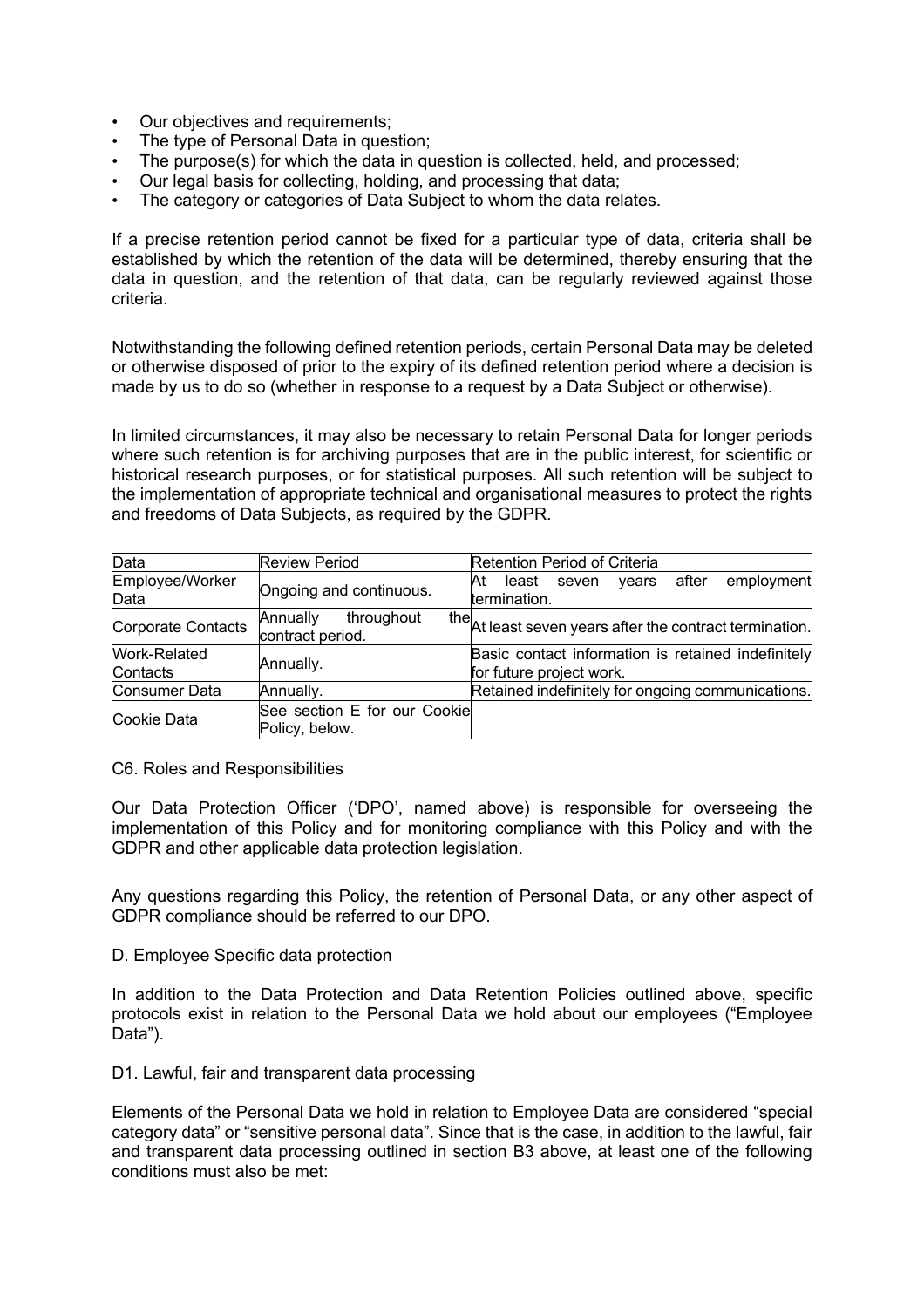- The Data Subject, in this case the employee, has given their explicit consent to the processing of such data for one or more specified purposes (unless EU or EU Member State law prohibits them from doing so);
- The processing is necessary for the purpose of carrying out the obligations and exercising specific rights of the data controller or of the Data Subject in the field of employment, social security, and social protection law (insofar as it is authorised by EU or EU Member State law or a collective agreement pursuant to EU Member State law which provides for appropriate safeguards for the fundamental rights and interests of the Data Subject);
- The processing is necessary to protect the vital interests of the Data Subject or of another natural person where the Data Subject is physically or legally incapable of giving consent;
- The processing relates to Personal Data which is clearly made public by the Data Subject;
- The processing is necessary for the conduct of legal claims or whenever courts are acting in their judicial capacity;
- The processing is necessary for substantial public interest reasons, on the basis of EU or EU Member State law which shall be proportionate to the aim pursued, shall respect the essence of the right to data protection, and shall provide for suitable and specific measures to safeguard the fundamental rights and interests of the Data Subject:
- The processing is necessary for the purposes of preventative or occupational medicine, for the assessment of the working capacity of an employee, for medical diagnosis, for the provision of health or social care or treatment, or the management of health or social care systems or services on the basis of EU or EU Member State law or pursuant to a contract with a health professional, subject to the conditions and safeguards referred to in Article 9(3) of the GDPR;
- The processing is necessary for public interest reasons in the area of public health, for example, protecting against serious cross-border threats to health or ensuring high standards of quality and safety of health care and of medicinal products or medical devices, on the basis of EU or EU Member State law which provides for suitable and specific measures to safeguard the rights and freedoms of the Data Subject (in particular, professional secrecy); or
- The processing is necessary for archiving purposes in the public interest, scientific or historical research purposes, or statistical purposes in accordance with Article 89(1) of the GDPR based on EU or EU Member State law which shall be proportionate to the aim pursued, respect the essence of the right to data protection, and provide for suitable and specific measures to safeguard the fundamental rights and the interests of the Data Subject.

### D2. Accountability and record keeping

Our Data Protection Officer ('DPO', named above) is responsible for overseeing the implementation of this Policy and for monitoring compliance with this Policy and with the GDPR and other applicable data protection legislation, as per section B9 of our Data Protection Policy above.

In the case of Employee Data, our DPO does not have access to the data in question. Access to this data is restricted to HR personnel only and certain senior managers and Directors of the Company.

### D3. Personal Data

The Employee Data shall be collected, held, and processed in accordance with this Policy. This includes:

- Identification information relating to employees, including name and contact details;
- Equal opportunities monitoring information (such information shall be anonymised where possible), including age, gender, ethnicity, nationality, religion;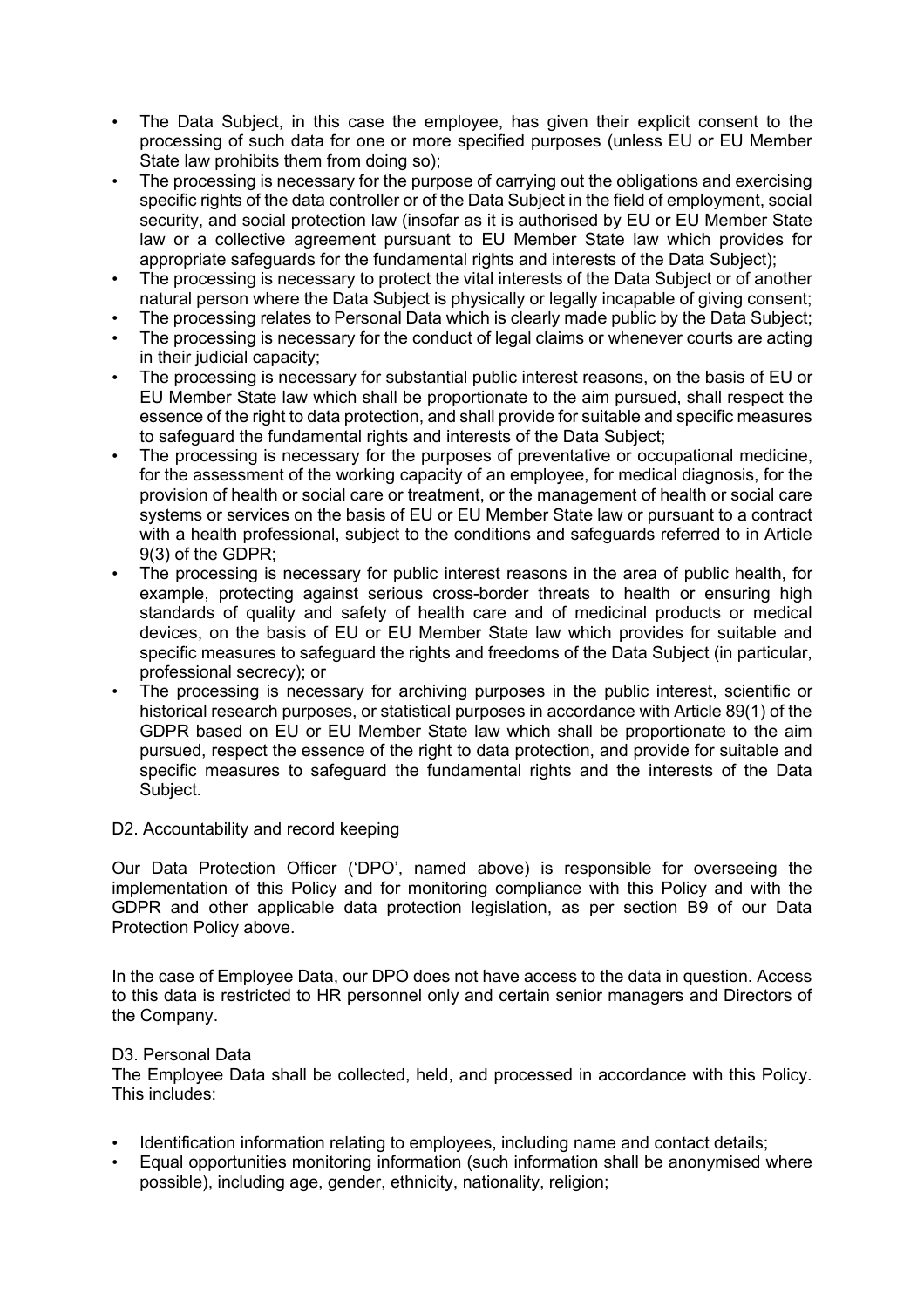- Health records (see section D4 below), including details of sick leave, medical conditions, disabilities, prescribed medication;
- Employment records, such as interview notes, CVs, application forms, covering letters, performance reviews and similar documents, details of remuneration including salaries, pay increases, bonuses, commission, overtime, benefits, and expenses;
- Employee monitoring information (see section D6 below);
- Records of disciplinary matters including reports and warnings, both formal and informal;
- Details of grievances including documentary evidence, notes from interviews, procedures followed, and outcomes.

### D<sub>4</sub> Health Records

We hold health records on employee Data Subjects which are used to assess the health, wellbeing, and welfare of employees and to highlight any issues which may require further investigation. In particular, we place a high priority on maintaining health and safety in the workplace, on promoting equal opportunities, and on preventing discrimination on the grounds of disability or other medical conditions. In most cases, health data on employees falls within the GDPR's definition of special category data (see above). Any and all data relating to employee health, therefore, will be collected, held, and processed strictly in accordance with the conditions for processing special category personal data, as set out in section D1 of this Policy. No special category personal data will be collected, held, or processed without the relevant employee data subject's express consent.

Health records shall be accessible and used only by HR personnel and shall not be revealed to other employees, agents, contractors, or other parties working on our behalf without the express consent of the employee to whom such data relates, except in exceptional circumstances where the wellbeing of the employee to whom the data relates is at stake and such circumstances satisfy one or more of the conditions set out in section D2 above.

Health records will only be collected, held, and processed to the extent required to ensure that employees are able to perform their work correctly, legally, safely, and without unlawful or unfair impediments or discrimination.

Employees have the right to request that we do not keep health records about them. All such requests must be made in writing and addressed to the HR Department.

### D5. Benefits

In cases where employees are enrolled in benefit schemes which are provided by the Company, it may be necessary from time to time for third party organisations to collect Employee Data from relevant employee Data Subjects.

Prior to the collection of such data, employee Data Subjects will be fully informed of the Employee Data that is to be collected, the reasons for its collection, and the way(s) in which it will be processed.

We shall not use any such Employee Data except insofar as is necessary in the administration of the relevant benefits schemes.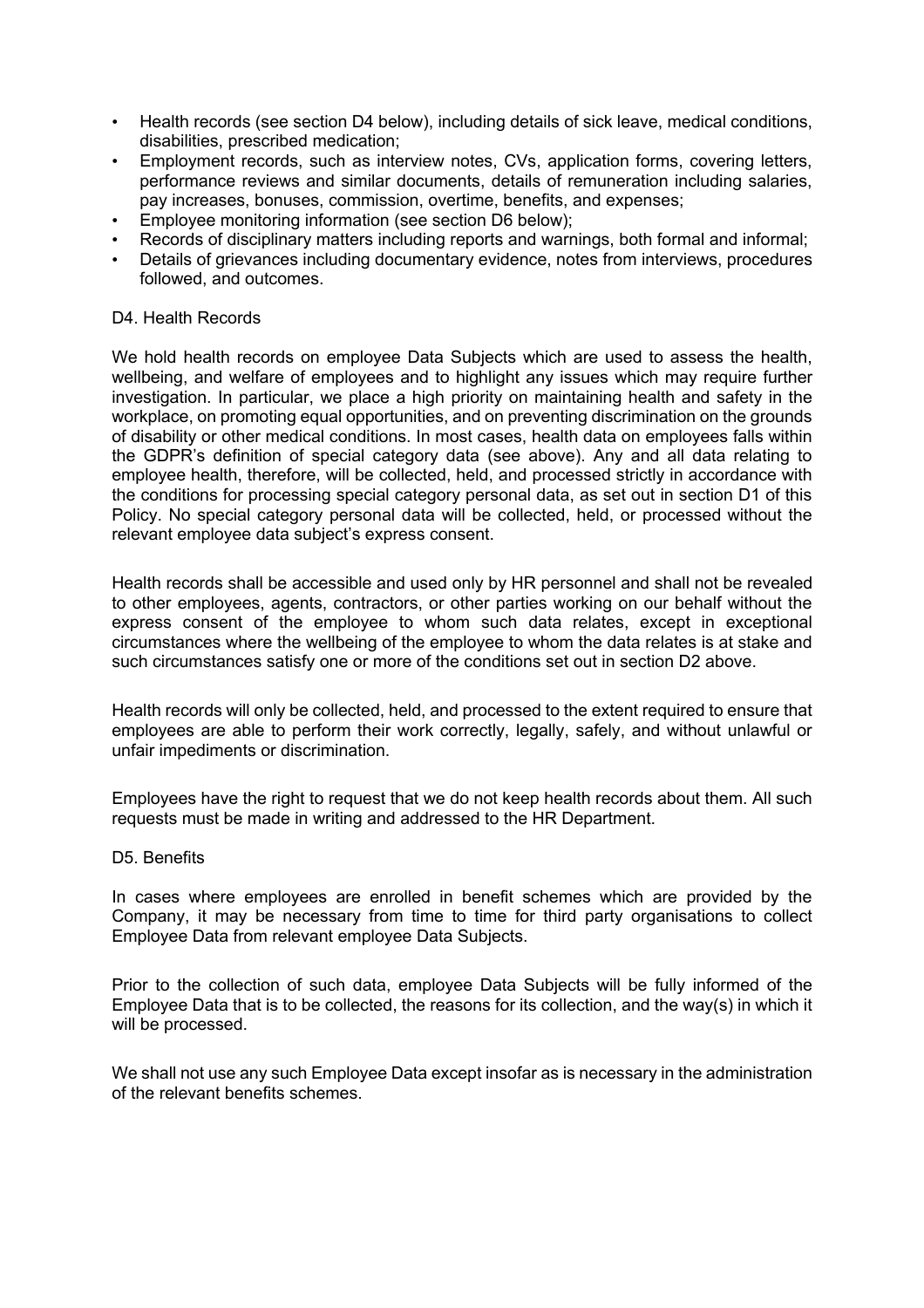### D6. Employee Monitoring

We may from time to time monitor the activities of employees. Such monitoring may include, but will not necessarily be limited to, internet and email monitoring. In the event that monitoring of any kind is to take place (unless exceptional circumstances, such as the investigation of criminal activity or a matter of equal severity, justify covert monitoring), employee Data Subjects will be informed of the exact nature of the monitoring in advance.

Monitoring should not (unless exceptional circumstances justify it, as above) interfere with an employee's normal duties.

Monitoring will only take place if we consider that it is necessary to achieve the benefit it is intended to achieve. Personal data collected during any such monitoring will only be collected, held, and processed for reasons directly related to (and necessary for) achieving the intended result and, at all times, in accordance with the employees' rights and our obligations under the GDPR.

We will ensure that there is no unnecessary intrusion upon employees' personal communications or activities, and under no circumstances will monitoring take place outside of an employee's normal place of work or work hours, unless the employee in question is using Company equipment or other facilities including, but not limited to, Company email, the Company intranet, or a virtual private network ('VPN') service provided by the Company for employee use.

### D7. Data Security

As discussed in section D2 above, direct access to Employee Data is restricted to specific personnel, such as the HR Department and other senior members of our management team. The security measures outlined in section B21 of our Data Protection Policy above will be adhered to, with the additional technical instruments provided by our servers which restrict access to authorised personnel only.

E. Cookies

### E.1 About This Cookie Policy

This cookie policy explains what cookies are and how we use them on our website. You should read this policy so you can understand what type of cookies we use, the information we collect using the cookies and how that information is used. By using our website you are agreeing that we can use cookies in accordance with this policy.

### E2. What are cookies?

Cookies are files which contain a small amount of information. Cookies are stored on the browser or hard drive of your computer or device.

### E3. How do we use cookies?

We use cookies to distinguish you from other users of our website and to provide a browsing experience that is unique to you. Cookies are used by us so that our website can remember what you have done whilst browsing, for instance, which pages you have visited.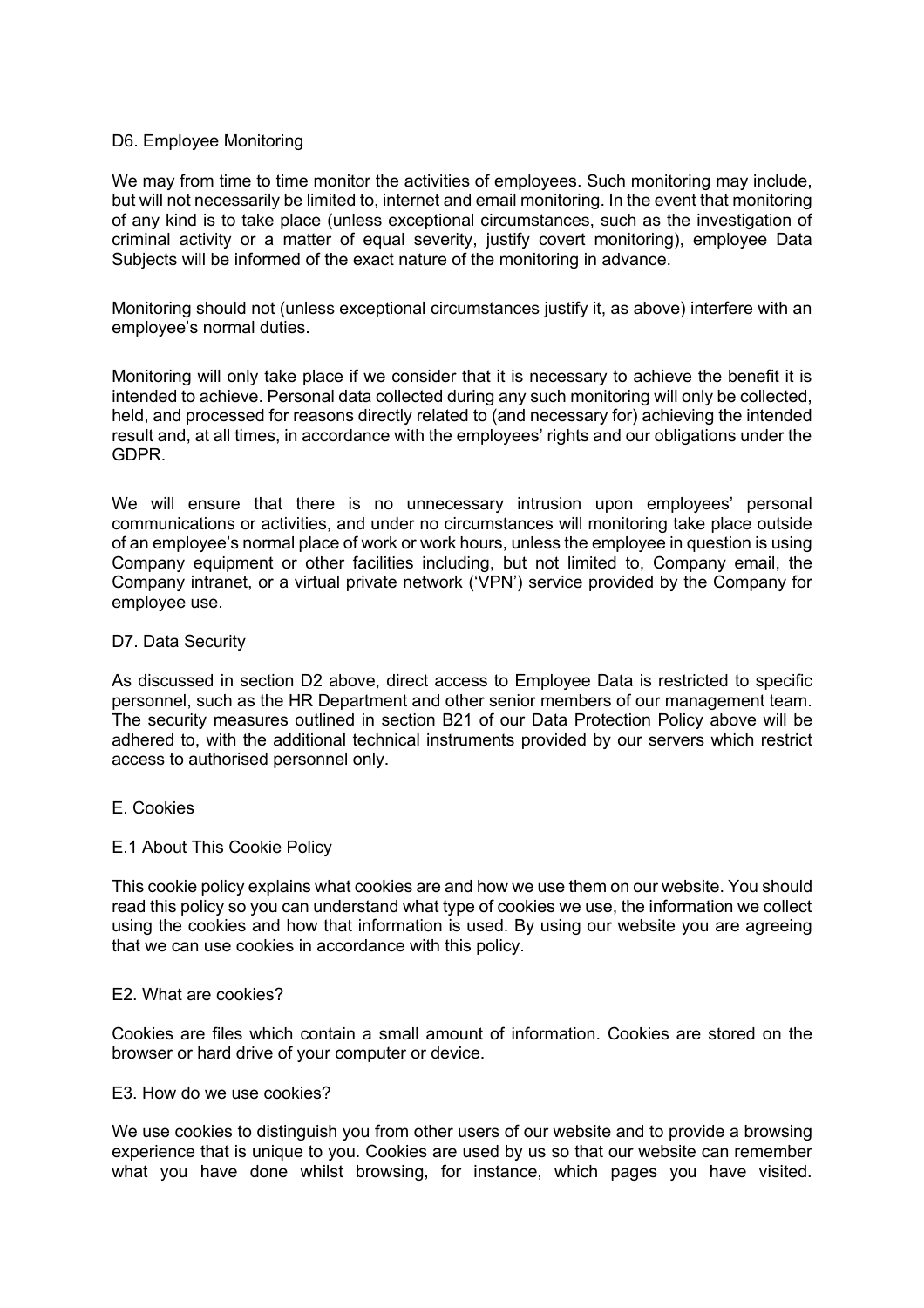### E4. What type of cookies do we use?

Cookies can be in the form of session cookies or persistent cookies. Session cookies are deleted from your computer or device when you close your web-browser. Persistent cookies will remain stored on your computer or device until deleted or until they reach their expiry date.

We use the following cookies:

- Analytical/performance cookies. These cookies allow us to recognise and count the number of visitors to our website and to see how visitors move around when they are using it. This helps us to improve the way our website works, for example, by ensuring that users find what they are looking for easily.
- Functionality cookies. These cookies are used to recognise you when you return to our website. This enables us to personalise our content for you should we wish to do so, such as greeting you by name and remembering your preferences.
- Targeting cookies. These cookies record your visit to our website, the pages you have visited and the links you have followed. We can use this information to make our website and, where appropriate, any advertising displayed on it more relevant to your interests. We may also share this information with third parties for this purpose. These cookies allow you to share and send information to other websites.

E5. What kind of information do we collect by using cookies?

When you visit our website, we may automatically collect the following types of information from you: Your internet protocol (IP) address, time zone setting, operating system and platform, information about your visits including the URL you came from, your country, the search terms you used in our website, pages you viewed or searched, page response times, download errors, length of visits to certain pages, page interaction information, (such as scrolling, clicks, and mouse-overs) and the methods used to browse away from the page.

### E6. How do you block cookies?

Most browsers allow you to refuse cookies. You may block our cookies by activating the setting on your browser that allows you to refuse the setting of all or some cookies. You can find out more about cookies and how to delete and control them on www.aboutcookies.org or click help in your browser menu.

If you block our use of cookies, you may be unable to access certain areas of our website and certain functions and pages will not work in the usual way.

E7. How we can change the Cookie Policy

We may update this policy from time to time. Changes in technology, legislation and authorities' guidance may require us to inform you of the activities we undertake where it affects your privacy rights. The latest version of this policy will always be displayed on our website and you can check that page at any time to ensure you are familiar with any changes that have been made.